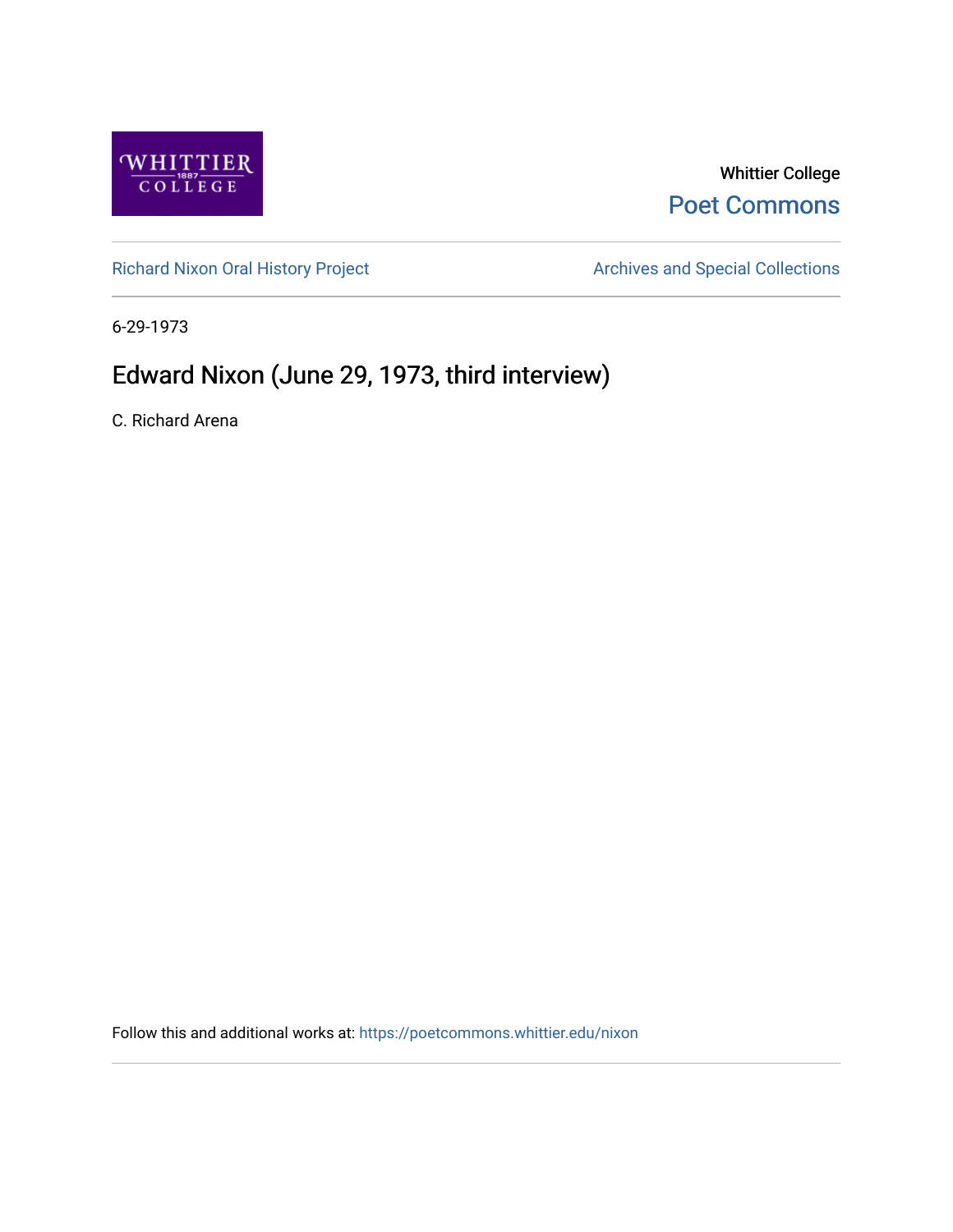Oral History Interview

with

MR. EDWARD C. NIXON

June 29, 1973 Whittier, California

By Dr. C. Richard Arena

For the Richard Nixon Oral History Project

ARENA: This is a continuation of the interviews with Mr. Edward C. (Calvert) Nixon, brother of President Nixon. Today's date is June 29, 1973, in Whittier, California. May I begin, Ed, by going back to the very earliest beginning, and discuss your own recollections of your parents. I would like to begin with just that question: What IS the very first recollection you have of your parents? Which one stands out more in your mind? Anything that comes to mind about just the idea of your very earliest recollections.

NIXON: They were both equally present, I should say; my mother, of course, more around the house, and my father more when I was outside the house. But we had a relationship within the family, wherein my father was the vociferous one and my mother the quiet one. But very often, when it came to matters of parental judgment, they conferred before reaching a decision. And it always happened in a peculiar way, in that my father would say, "Well, go check with your mother on that." And then my mother would say, "Go check with your father on that." And then we'd bring it to a head by saying, "We've already done that and we're wearing out shoe leather. What do we do now?" And then, when they were assured that they both knew what the question was, they would resolve it. But it's.

ARENA: Would this be in any way, do you think, something like passing the buck? And this might be determined by the questions that you were asking them--permission to stay overnight, stay out late. Were these the sort of things that they didn't want to give a ready answer to? Excuse me, I'm thinking especially about the early years, say elementary school years.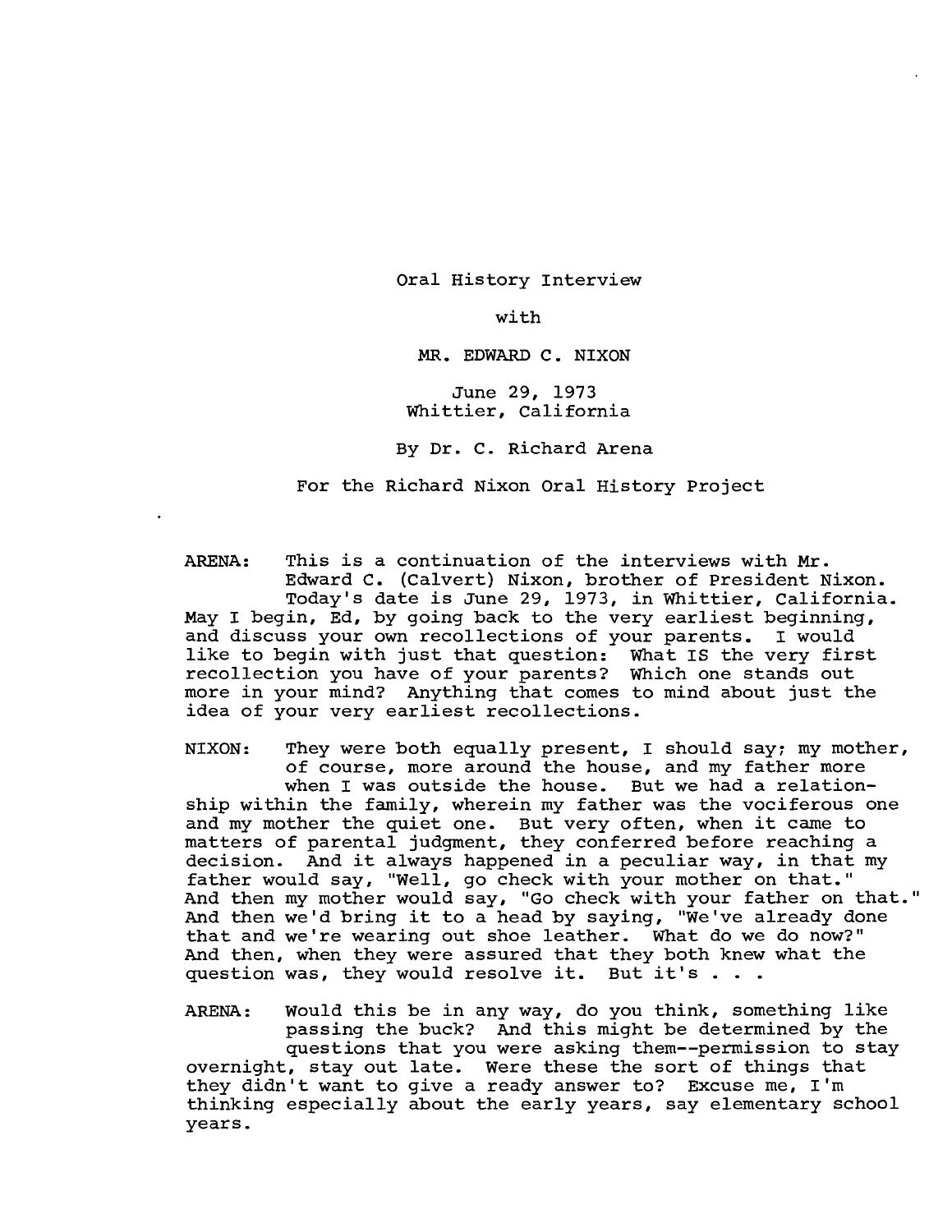NIXON: That's right, the trivial questions; can I go barefoot<br>today, that kind of thing. That didn't require any today, that kind of thing. kind of bounce back and forth, although my mother was usually the judge of whether we went barefoot or not; unless we really wanted to go barefoot and she said no, then we would go to my father and see if he could go back and negotiate with her. But we worked out our small, trivial questions without any fanfare. When it came to bigger decisions which came along later in life, whether we were going to go to college or not, or whatever--I can't think of an exemplary question, but in answer to your original question--they stood together and yet we were between them, and it was a secure feeling.

ARENA: Just to be sure, you do have a feeling, you do have a recollection that they were both there physically. The father wasn't working and away from home all day long. You didn't have that situation. You recall that they

were both physically present, in the early years, too.

NIXON: They both worked, all day.

ARENA: within your immediate vicinity.

NIXON: That's right. The house we lived in was right next to the store that they worked in, and of course the yard between was my play area in early years. And then later on, as I was old enough to take on any responsibility at all in the store, they gave it to me, and I was working in there with them.

ARENA: While we're still on this question of physical presence, how about your brother's declining years--I'm thinking of Harold [Samuel Nixon], correct me if I'm wrong--did he not die in '33? You were born in '3D. And were not your parents, your mother in particular, living with him away during these last few years, and how did that affect you, if you recall, during that period?

NIXON: Well, I was less than three years old at the time he died; I still was not yet three. And although I can remember, I have some recollection of my brother Harold, and even of prescott, Arizona, it's more of a secondary recollection, because I looked at pictures and my mother reminded me of what happened, and I sort of developed a memory of those things, although there were certain specific recollections of that early, early period.

- ARENA: Including the house itself, which I understand your father built? For a while your mother had rented one and took in other patients. Is that the one you remember?
- NIXON: My father had not built the house in Prescott that I know of. Perhaps so. Don [Francis Donald Nixon] would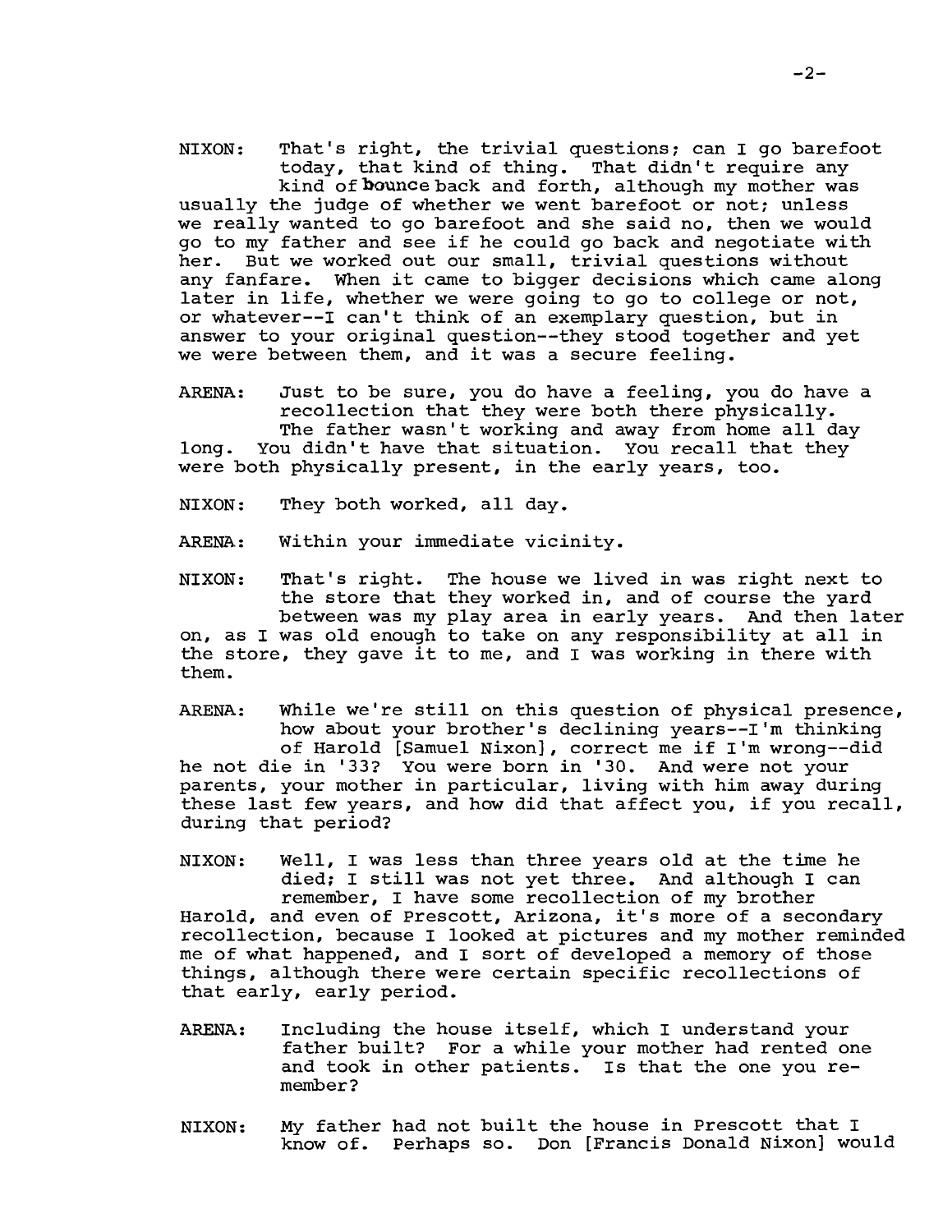have to confirm that. He built many houses and many cabins, but I think the one that they stayed in in Arizona  $\ldots$ 

- ARENA: Let me refresh your memory. I don't recall if you
- NIXON: My memory is not good for that. My brother Don and<br>others would be much better sources than I. So whether others would be much better sources than I. or not he built the house was immaterial to me.
- ARENA: But you don't recall it, necessarily, being a little, small, home-built type? You wouldn't recall that at all.
- NIXON: No, only from seeing pictures of it and hearing stories about it. But I remember the round granite boulders. That is my own recollection, no pictures, nothing there, because they were impressive to me. I had never seen anything like that; smooth, round granite boulders.
- ARENA: While we're on these early years, Ed, bearing in mind the seriousness of Harold's illness, and the toll it must have been taking on your mother, going away and so forth, what is your recollection, if any, that this was a crisis? Being three years old, of course, you couldn't appreciate the nature of the family crisis, but thinking back now, do you remember your mother being extra tense, short-tempered? Do you remember how she, your father, others were taking this crisis, as it touched upon YOUR relations and YOUR day-to-day<br>living at that time, and the immediate aftermath, as well? Is living at that time, and the immediate aftermath, as  $vc11$ ? there anything that comes to mind regarding the effect of that, not only living with serious illness, but then the death of the oldest son in the family?

NIXON: No. That kind of a recollection for that age is just-it goes beyond what I can do. I really don't remember my parents in those days, although I can remember Harold

on a couple of occasions. Once when he brought me a little racer, you know, about a foot-long model racing car, and rolled that thing across the floor to me and said, "Here's a new toy," or something to that effect.

- ARENA: Do you think, by the way, that was handmade, or something that he had purchased?
- NIXON: No, it was a very fancy racing car, and very, very impressive. Of course, I hadn't seen anything like that anywhere.
- ARENA: Any notion as to whether or not it might still be in existence?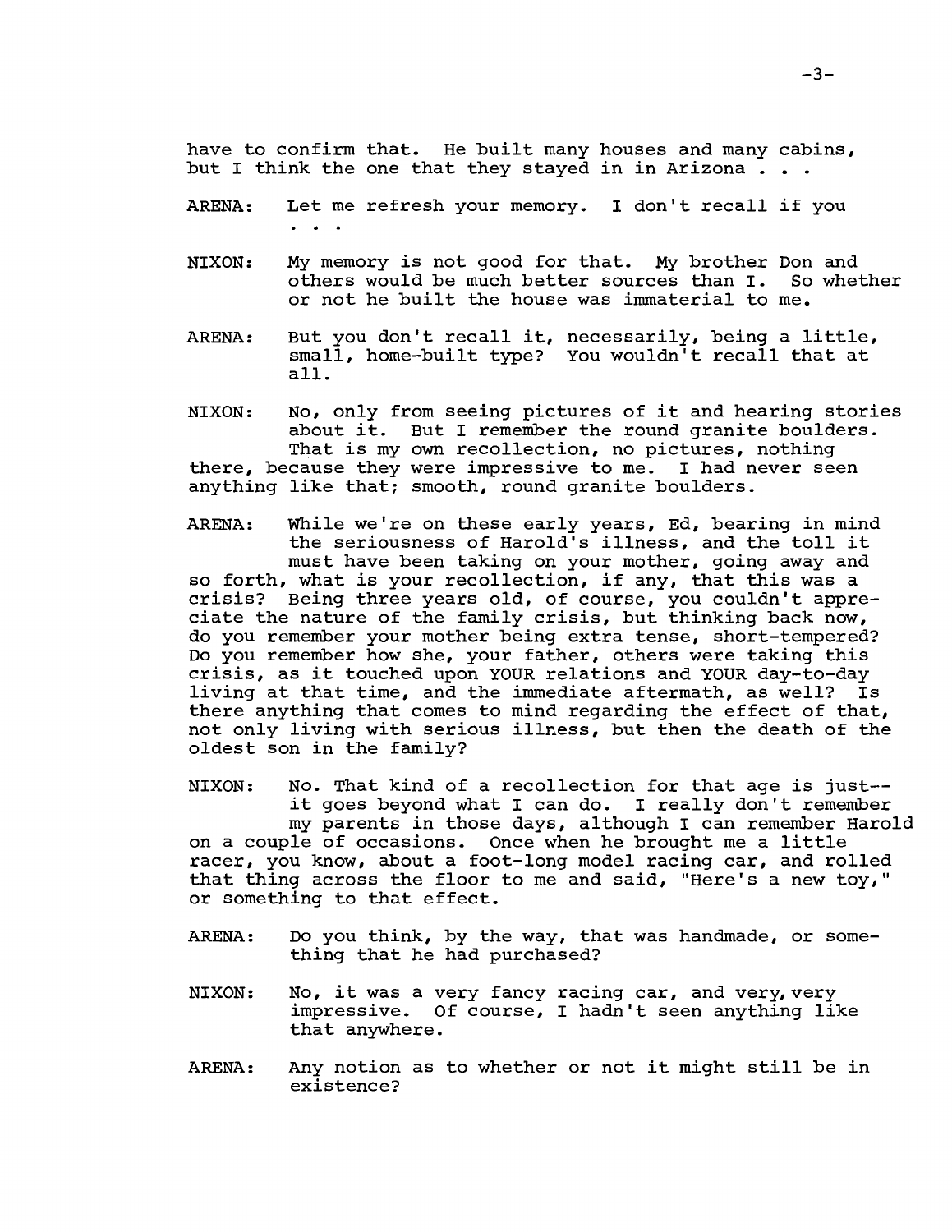NIXON: I doubt it. It's probably torn up, with the many, many youngsters that played around that house, and if I had gone elsewhere, it might have been lost there, but it's gone, I'm sure.

ARENA: Over the years, since the death of Harold, can you recall your mother or father, members of the family bringing that up, and how, and under what circumstances, including the anniversary of his death, possibly, or his birthday? Of course, you can't ever know what's going on inside your mother or your father's mind, but I'm just wondering about the overt reactions.

NIXON: The earliest recollection I have of my mother mourning the loss of her oldest son was certain sensitivities about things around the house that had a sentimental value. And also on Memorial Day, which was the day, or just a couple of days before the anniversary of his death, she would go out to Rose Hills [Memorial Park] and put flowers on the graves, all of them. Arthur [Burdg Nixon], of course, was already buried there. He had died, I guess, seven years before, or eight years, maybe. And I would go with her. Most often I would ride along with her and make an errand to the flower shop where she'd stop, out there at the corner of Beverly Boulevard and Palm [Avenue]. Of course, it's changed a little now, but I think there's still a flower shop out there.

ARENA: Yes, there is at the intersection of Palm [Avenue] and Workman Mill [Road] and Norwalk [Boulevard]. There is a flower shop there.

NIXON: Yes. We'd stop there and then we'd go on into Rose Hills. Of course, Rose Hills has changed, too, but the grave sites are the same. I could go to them<br>right now. I remember that, although we also buried my par I remember that, although we also buried my parents there, so it's a very familiar place. The things of sentimental character around the house were also apparent, and I often wondered about some of them. One I found out about much later on, after hearing my brother Dick, and also Don, talk about the day<br>Harold died, and the mixer that Harold bought for her. That's Harold died, and the mixer that Harold bought for her. been recorded, in the Pageant magazine story that I wrote, and also in prior interviews. But that was a very, very significant item to her, and she used it till it wore out, and then kept it, even then.

ARENA: Do you think THAT might still be in existence?

NIXON: I doubt it; no. The moves across country finally distributed many of those old sentimental things from California to Pennsylvania, and then from Pennsylvania to Florida, and then from Florida back to California. In each of those moves they cast off a few more of the old things that they hadn't used in years and were keeping just for sentimental value.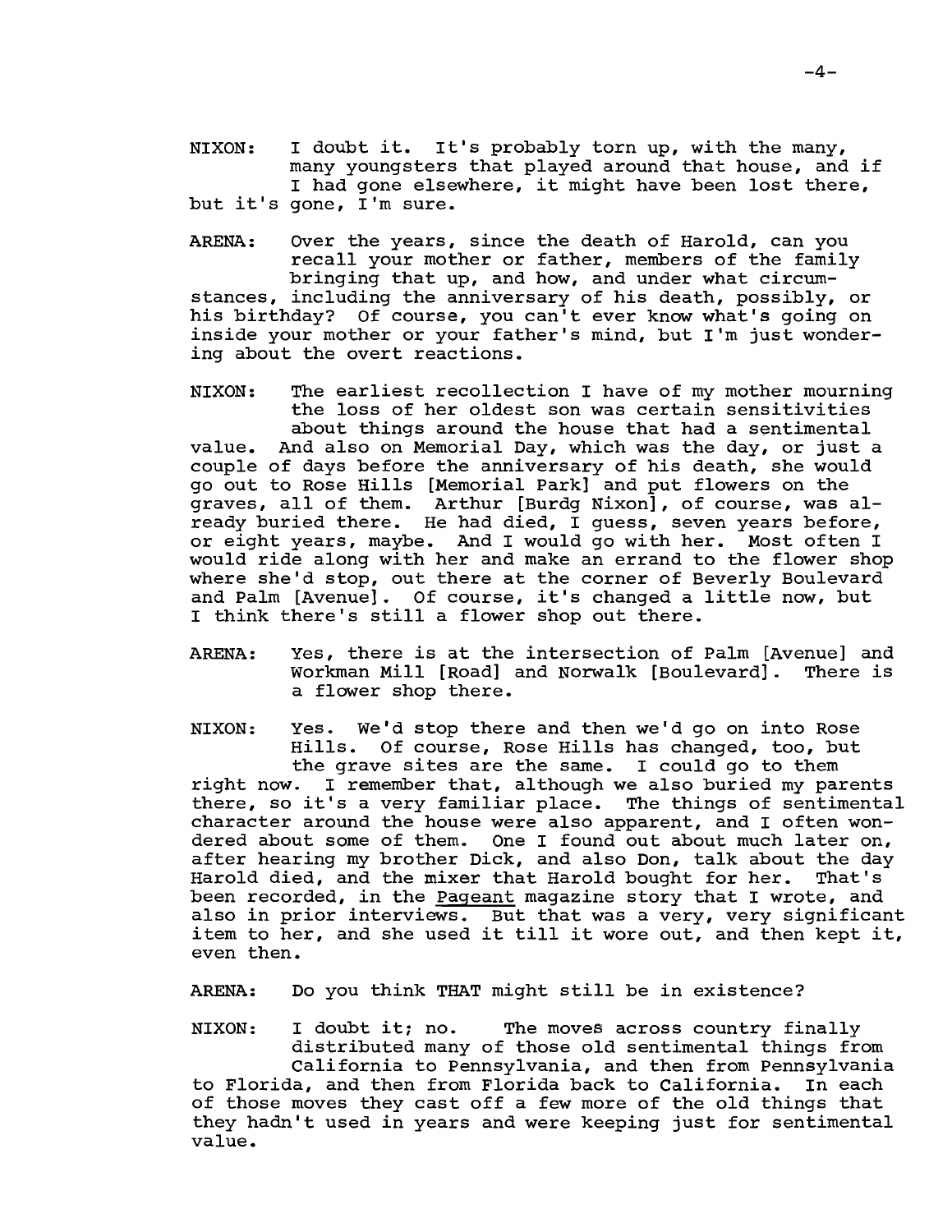ARENA: The next to the youngest son, that is Arthur, whom you have just mentioned--what comes to your recollection about him?

NIXON: I often asked my mother about him. About the only thing she would tell me was about shortly before he died, how he sat on the stairway, which was an open stairway which led from the second floor above the garage down into the house, crossing over an arcade between the two buildings. He sat there and planned a new suit. So she told me about that.

ARENA: He planned a new . . .

NIXON: . . . suit of clothes; ordering a new suit, the kind of clothes he wanted. I don't know whether my mother was going to make it, or what. She never elaborated very much, and it was a very difficult thing for her even to discuss, for that matter. I don't remember much more that she<br>said. Of course. I was always curious about Arthur and Harold Of course, I was always curious about Arthur and Harold, and asked her probably more often than I should have to remember things for me. But it was difficult for her.

ARENA: What would you want to say about your father on these same subjects we've touched on, the impact of the illness and death of Harold and Arthur. Was he demonstrative of his feelings overtly?

NIXON: Was he emotional?

ARENA: Yes; did he show it?

NIXON: Oh, yes.

ARENA: Regarding these situations.

NIXON: He was not a man to disguise his emotions, regardless of the nature of the emotion; anger, fear, sorrow,

all of those came forth immediately. He never made any bones about how he felt about something. He was, of course, a very stern disciplinarian, as I've said before. And I think the first-born always takes the brunt of that sternness in a father, more than any of the others, and I suspect Harold, from what my brothers have told me, really got whaled when he was out of line, and the rest of us didn't take quite as much of a dressing-down when we got out of line, but it didn't seem apparently, from what I've been told--to affect his disposition. He was always a happy guy.

ARENA: This whaling and applying of physical punishment he took as his duty and his obligation, just as was going to work, would you say, in the sense that that was expected of him as a father, and he was doing what was expected of him.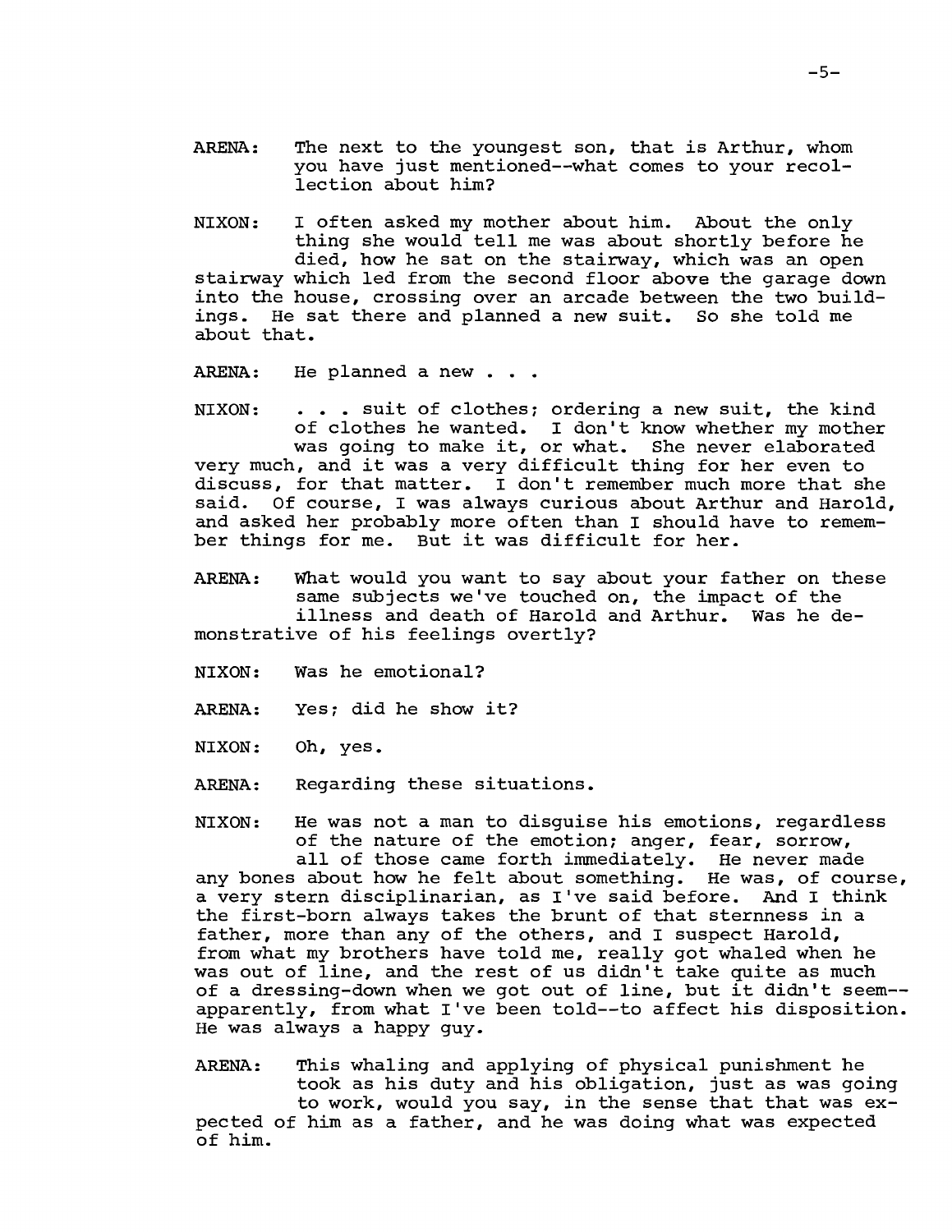NIXON: Well, that's true, although . . .

ARENA: What I'm getting at is this: Some dads might like to leave the discipline to the mother; for one reason or another, they wouldn't want to be bothered. Did

you get the impression that he felt that it was up to him to do it, and he was going to do it? One example would be, was there a time when he had the chance to discipline you or your older brothers, and you can recall that he just would not, he just left it to your mother? Was there a time when that happened?

- NIXON: Especially after Harold's death. Of course, that's what I would remember.
- ARENA: Of course.

NIXON: The rest of it is hearsay from my brothers. But after Harold died, I think my mother was left with most of the disciplining of me. I was the only one of an age to be disciplined in that nature, and she was, as I say, a

gentle person, but she was also stern in what was right and wrong, and she wanted me to understand that I had to develop my own sense of right and wrong, so we got to it right away.

ARENA: Looking back with hindsight, how could you analyze your mother's approach to that question of you learning right from wrong? What methods do you think she used to instill that judgment in you?

NIXON: Well, first of all, to draw attention to conduct that was NOT considered right, and thereby instilling a sense of what was NOT RIGHT, and then lecturing on a continual basis and on a periodic basis with respect to Sunday School and all the rest of it as to what is morally good and what is ethical and what is not. So the sense of what is good in life came from just living life and living it happily and enjoying it. What came as a sense of what is NOT good in life was pointed out by a very abrupt interruption of the activity.

- ARENA: Can you think of some specific examples? For example, did you come home some day with apples you had taken from an open fruit stand?
- NIXON: No.

and being caught.

ARENA: Of course, you had your own, but I'm just thinking of those kinds of situations that most youngsters get into. How would she handle that? Or some neighbor saying you had done this or that that was wrong, and your mother's handling of that situation, maybe with the neighbor, as well as lecturing you? Sneaking a smoke, maybe, for example,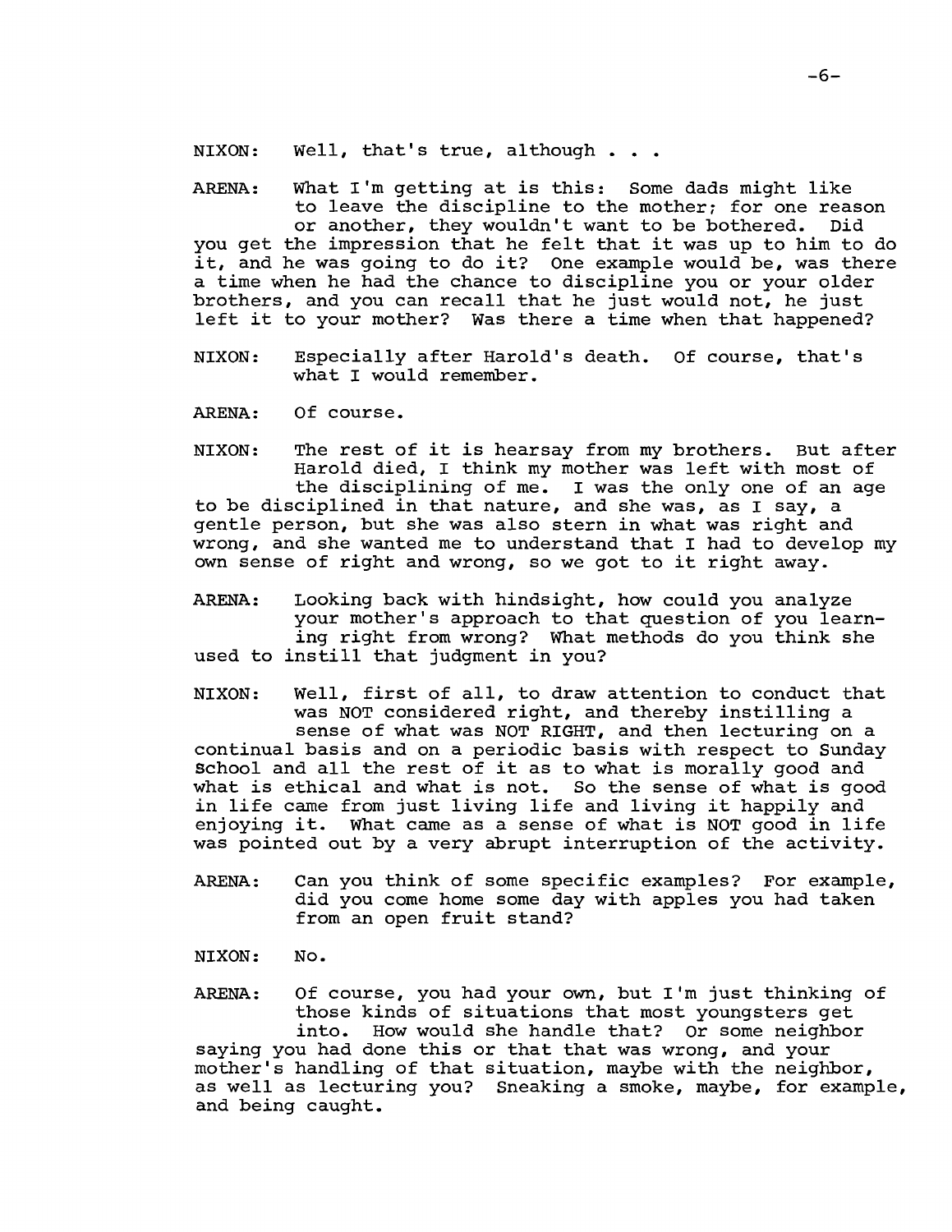NIXON: No; let's see. I was not reprimanded that much. Not that I didn't get out of line, but it was more that we really knew what was right by the time we got to the point of doing something wrong, and we knew we were out of line; that was punishment in itself, being brought to our attention. We didn't want to be acknowledged as having broken the rules.

ARENA: Was there any attempt for your mother to discipline you away from your father so that you wouldn't be embarrassed, or was there an attempt to do this in an audience, and thereby make this have more of an impression on you?

NIXON: No, discipline was NEVER conducted in public; you were always taken aside, ALWAYS taken aside, the sense there being that you discipline yourself, no one else can help you, and an additional degree of embarrassment would only make it a little more painful to do so. And to discipline yourself should not be painful, it should be enjoyable, as much as you can make it so. I never really got into the philosophical aspect of it with my mother, as I would like to do now, but I'm sure that's what she had in mind.

ARENA: Besides teaching a child right from wrong, there are such things as reading and writing. What do you recall of that aspect of your mother's attempt at<br>teaching you? For example, music; any attempt at educat: For example, music; any attempt at education?

- NIXON: They were very busy people, and my early years, my preschool years, the only thing I got into in a formal way, my mother had her brother Griffith [Milhous] give me music lessons.
- ARENA: You do recall your Uncle Griffith?

NIXON: Oh, yes. Uncle Griffith drove an old Buick, and drove it very moderately. He was a very conservative person. And my music lessons didn't quite work out like my mother would like to have had them, but . . .

- ARENA: Was that because of Uncle Griffith or because of you?
- NIXON: Oh, no. I was a very difficult person to teach piano.
- ARENA: It was piano in this case.

NIXON: Yes. with respect to other kinds of augmentation of formal education, my parents were, as I say, very busy, but they showed by their example of the kind of

work they had to do, the need to learn arithmetic and math and spelling and all that kind of thing, because it was a matter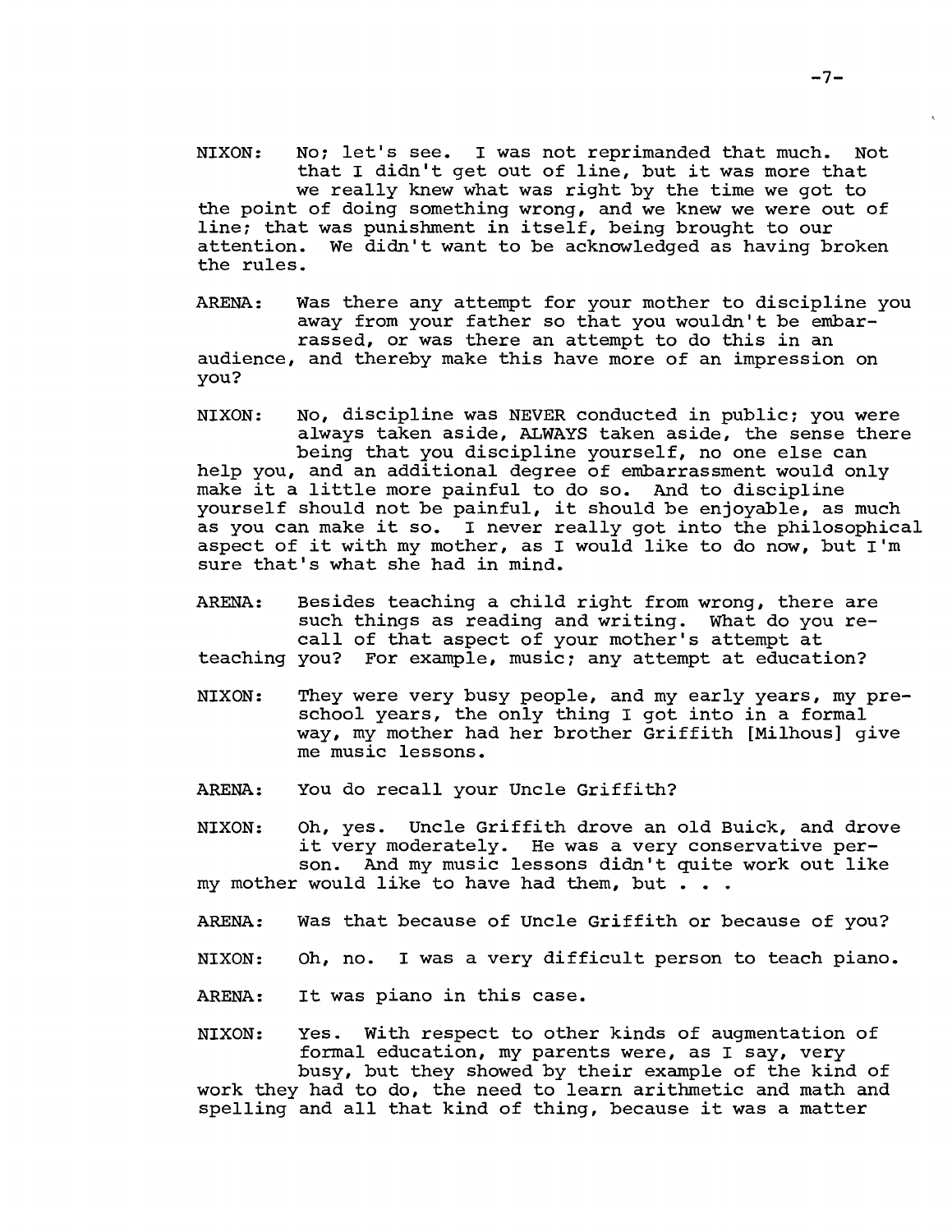of keeping books in the store; it was a matter of doing the cash register work in your head because you didn't have that kind of machine in those days that would add it up for you. You had to either write it down and add up a long column or do it in your head, and I got very good at doing it in my head, checking customers out of the store. And they never questioned me.

ARENA: Do you recall at what age you began doing that, working the cash register?

NIXON: Oh, I was probably a teen-ager before they would allow me to do it on my own, because the customer would be a little questioning, you know, unless it was a small order, and that's how they started, of course. They would give me two items and say, "Would you go check that customer out?" So I'd go do it. Two items wasn't hard. But then you'd go along and you'd look at four or five things, and it got to be quite an interesting exercise, to check somebody out, and rather enjoyable, although it got old after a long day.

ARENA: Did you get the feeling that this was conscious on the part of your parents, that not only were they getting labor assistance, but they were doing it to educate you?

NIXON: Well, they had no choice, really. They could not afford the labor in the depression, and secondly, they had not the time to give the children; therefore, they<br>be the children with them in their work. I think we would keep the children with them in their work. could probably profit from some of that today. In situations where they could, if families would work together, the children would learn a great deal from their parents. Instead of looking down on the kind of work they do, they might respect it more, having to do a little of it themselves.

However, getting back to what the parents did to teach us, especially with respect to my own education, my father, I remember, gave me a lesson on phonetics that I'll never forget. Not that it was an impressive teaching job, but the way he explained<br>it. And the condition of mind I was in. having a very difficult And the condition of mind I was in, having a very difficult time with spelling, in the second or third grade, I guess--I just didn't want to bother with it--but he impressed on me how easy it was and that I ought to be able to do it without any problem.

ARENA: Do you recall that method, by any chance?

NIXON: No. It was a matter of sounding out by the letters and what they signified. He was not a very good speller when it came to a large vocabulary, but there was nothing he couldn't write down so that you could understand what he was saying. And he said, "If nothing else, you can do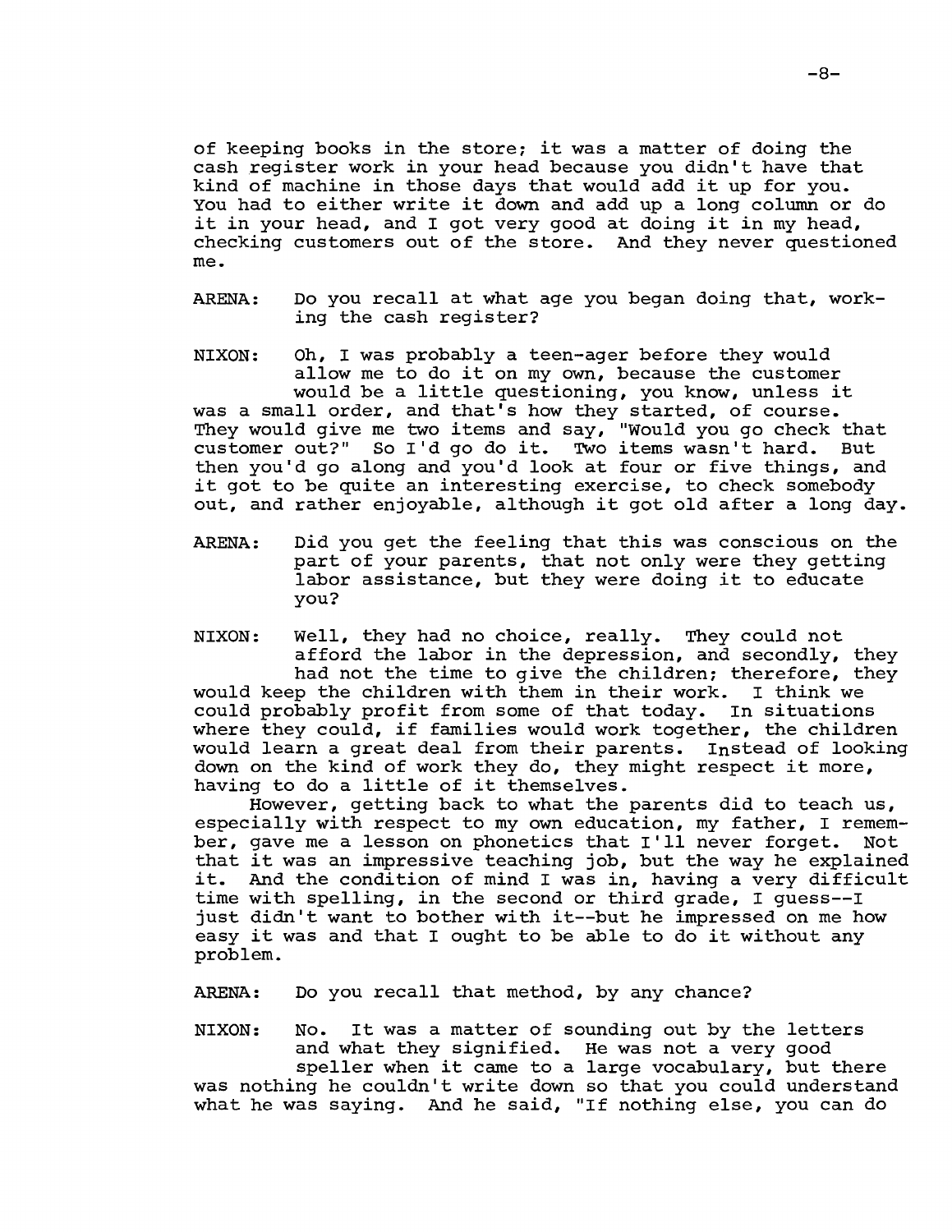that. And if you don't spell it the way the book says to spell it, at least you can go back and find it in the book if you've got it down phonetically." And you know, that stuck.

ARENA: Looking back over the situation, and with the advantage of hindsight, as the President has admitted, his father, your father, did not have more than a sixth grade education. Would you want to comment on that?

NIXON: Well, I think that's altogether true, and he talked about it a good deal. It was substantiated by his sister, Carrie [Nixon] Wildermuth, his brother, Walter [Wadsworth] Nixon, and Ernest [Leland Nixon]--all of them are deceased now--all confirmed the fact of their family's education, Ernest being the only one who went on through school. The others stopped in grade school and had to either go out and earn a living or help with the family keep in some way. But my father never stopped educating himself, in a way, because he may not have done it formally, but he taught himself to type. He didn't type the standard way by touch method, but he could hunt-and-peck it pretty fast. He kept his own books in the store. He didn't much like to have to keep books for five to seven years for tax purposes, but he stored them in a big box, I remember, filed away all the books. And he taught himself  $\cdot$   $\cdot$   $\cdot$  He always had an attitude that he could do anything any other man could do, just given a chance to try.

ARENA: How can that be demonstrated, or can you recall any other instances other than in father-to-son talks? Are you saying that this idea that he had, this faith in himself as well as any man to teach himself and learn anything, are you basing that on his discussing that with you directly, or is this the overall impression that you have of him, thinking back?

NIXON: No. I can remember him responding to someone who would say, "You ought to get someone to do that who knows how. Get somebody to do that who CAN." And he always revolted against that and said, "I can do it myself. I can do anything any other man can do." And he may not have done it well the first time he took a crack at it, but whether it was putting together a fireplace or building a house foundation, or building the whole house, he turned out some pretty good products after a while.

ARENA: On the matter of house-building which he has engaged in--as you know, he built the house where your brother, the President, was born--do you recall to what extent he used plans, he used any of the formal methods of contractors?

NIXON: Oh, yes, the plan was essential. You had to have a plan to work it, and he knew basically what he wanted in a structure. And in order to get permits, which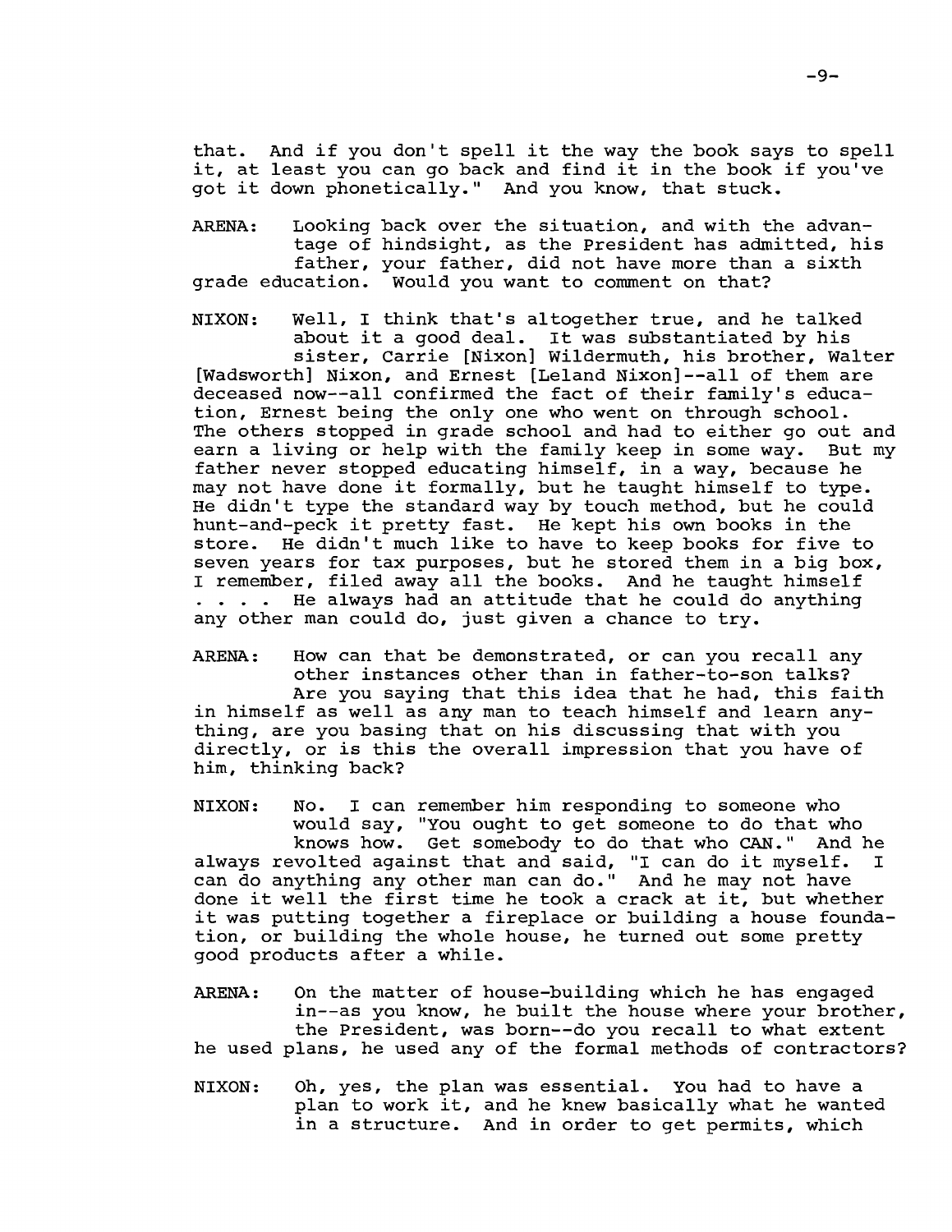you had to have in those days, too, he would go and get the kind of professional help there that was required to put on his plan. Somebody would go over his plan and put it *in* the shape that would get him a permit.

- ARENA: building a fireplace. Did he continue doing this right up to his death: that is, engaging in this sort of physical labor, carpentry? I'm thinking of adding a wing to a home or
- NIXON: He enjoyed doing things with his hands, and always did work with his hands. I think that as long as he was able, he did it. In fact, when he was no longer able to work with his hands, he really began to decline very rapidly.
- ARENA: Was that due to arthritis, by the way, Ed?
- NIXON: No. He did have arthritis, but he broke his arm on the farm in Pennsylvania, and they had to move to Florida, and then back to California at that time, and he was just never the same after that.
- ARENA: In other words, you were with him at that time.
- NIXON: Yes. He had arthritis out here in California after retiring from the grocery store and turning it over to Don, and it really began to cripple him up. And

when we moved to the farm, the idea of moving to the farm seemed to restore him somewhat, and when we got there. • • • I know he had gone back East ahead of my mother and me to get the house in shape and move . . .

BEGIN SIDE II TAPE I

sort of thing?

NIXON: Now, your question was?

ARENA: Bearing in mind the fact that your father had been in really two economic worlds, as well as social and cultural worlds: he had been raised on a farm, he worked farms, and he had also been a businessman: do you think that the fact that he had been a farmer--the stereotyped notion is that you develop an independent spirit, you're more on your own--that could have caused problems for him, especially since he was an adult crossing over to the business world, and may not have given him the business sense of getting along with people, of taking it, so to speak, letting the customers talk back to him so that he didn't lose them for future sales, that

NIXON: Well, he was not one to divide the world into pieces, and I think that it was all one big thing. But the fact of his growing up on a farm did not necessarily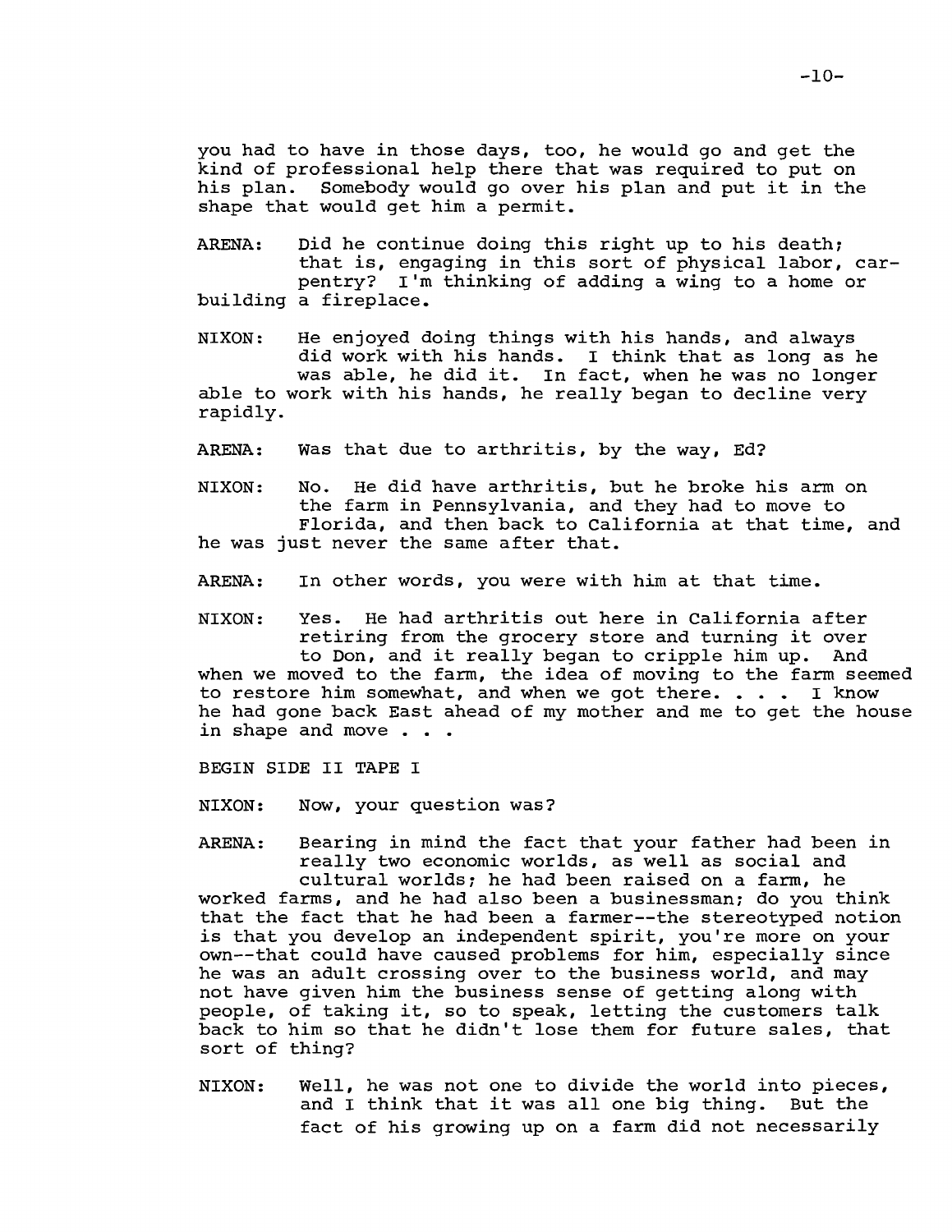take him away from personal relations. He had to work with the farm hands, he had to take orders from the farmer, and had to do a job very often alone, because the responsibilities were divided, and in that sense he had to work alone. But the idea of his being antagonistic toward a customer--first of all, he was antagonistic, or short-tempered, let's say, with those customers that were inclined to carry a chip on their shoulder. They required special treatment; whereas, you know, there are those kinds of people in every store, no matter where, and it takes a special kind of salesperson to handle them. Very often, the manager has to be called. Well, my father was the manager, no question about it, and if it came to the point of calling the manager, he was not going to have that customer coming back in the store if he was going to carry a chip on his shoulder any more. Now, I can't say it was exactly like that, but he was also short of hearing, as you know. He became deaf as he progressed in years, and this annoyed him and caused his temper to be somewhat short, and people interpreted this as his being gruff. Very often he didn't hear the whole thing and responded<br>before he should have, and there was that part of it. But, to before he should have, and there was that part of it. go back to the customers that carried the chip, and there were some, they had a political peeve, or something of that sort, some, they had a poirtical peeve, of something of that soft,<br>that they wanted to see if they could rub Frank Nixon the wrong<br>way, and they'd try it, just for fun . . .

ARENA: By the way, would this be pre-Richard Nixon's entry into political life, as well?

NIXON: Well, I think so, yes. He had arguments with many, many people. Some of them were hard put to get around him, if he made up his mind that he didn't need any of that salesman's product that day. And many of them tried, without success. I don't know if you got the interview with Floyd Wildermuth, but he could tell you a good story about my father and a salesman who came in the store one day.

ARENA: Will you put that down for the record, just to be sure? I did get the interview with Mr. Wildermuth.

NIXON: Yes. Well, I don't remember it as well as I should, and third hand isn't as good as second hand, but we'll see if we can get Floyd onto that. My father was positive and firm in his decisions, and I think that is what bothered people. They couldn't recognize when he'd made up his mind and refused the decision, or failed to recognize it altogether. We who were around him could see it, if there was an impasse developing because he had already made up his mind, so we would figure out a way to get them apart, and explain to the person that he wasn't going to change his mind today. "Come person that he wasn't going to change his mind today. back tomorrow and try it in another direction." Something to that effect.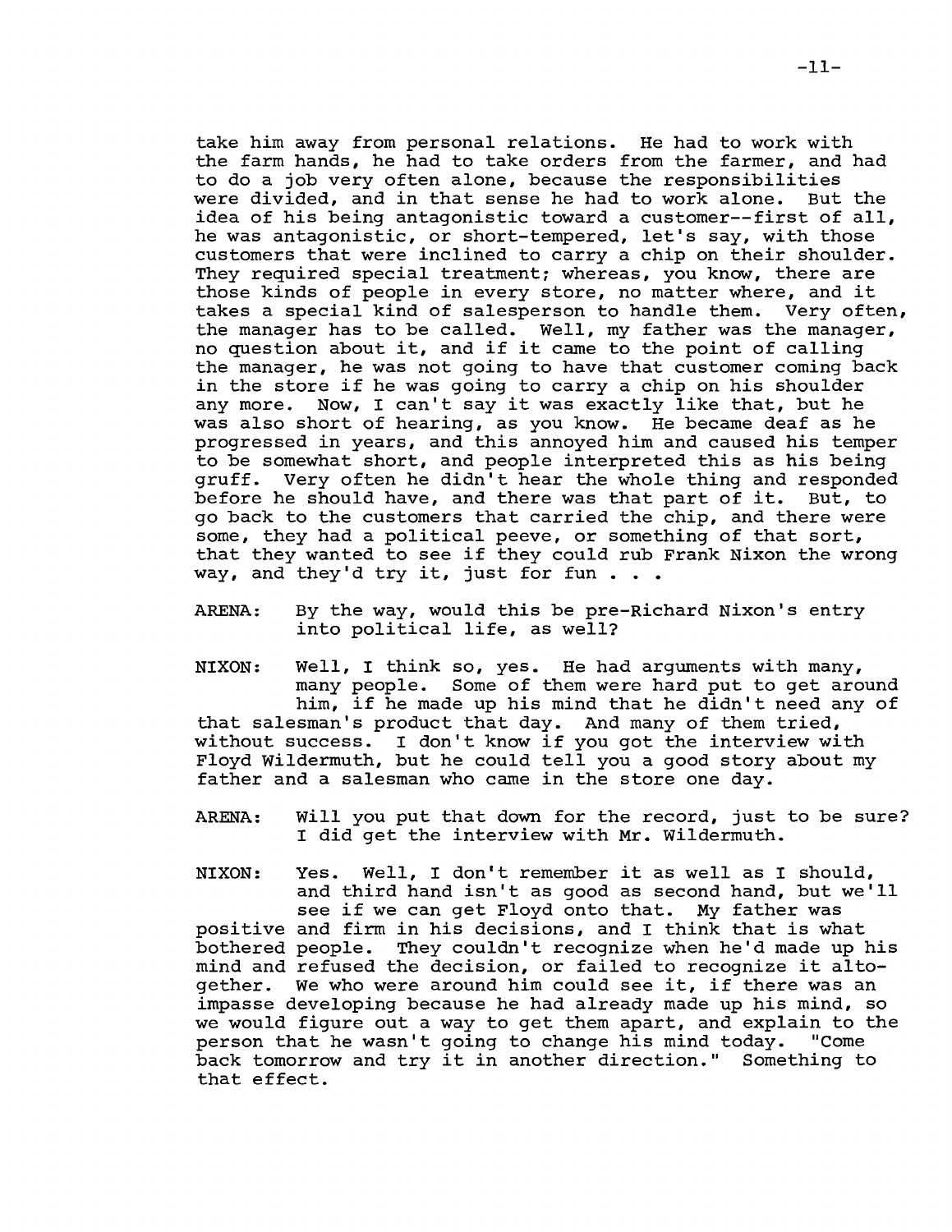I'm not as good a one to recall those years in the thirties, but I do have vivid memories of the 1940's and late thirties, of the grocery store and what went on in there. There were some salesmen, for example, that NEVER had a problem. George Irving, Sr., for example, would come in and sell that Bishop's candy. He never had a problem with my mother or father or any of us. He was always just that kind of a man. But others were hard-sell salesman, and they just did not go over with my father, although my mother would sometimes listen to the pitch and see a value in the product and decide to stock some.

ARENA: As an example of the other type--without mentioning any names--there were those who tried to sell your father a certain brand of gasoline or oil, we'll say: do you recall anything about that yourself? Do you recall his bringing it up?

NIXON: No. The gasoline station, you see, was in the early thirties. They really dropped that toward the end of the thirties, or they leased it out. I know that they did have an aversion for certain brands of gasoline. I believe it was Standard gas in those days, although those attitudes changed as they went along. But Standard Oil Company for some reason, I think, as he explained it, was accused of something or other which just didn't seem ethical to him and he wouldn't take any of their gasoline, wouldn't put it in his car. If he was out of gas, he wouldn't buy that gas. He'd walk to some other service station.

ARENA: One gentleman told a very interesting recollection, that when he and your father and the President returned to Duke University, your father was going to continue on to Washington, D.C., because he had to relay possibly a gripe or complaint, but he was going to try to see the President of the United States. The gentleman who recounts that was Mr. Edward Rubin. I was just wondering if that story or account has ever come up, in your own knowledge in any way.

NIXON: No.

ARENA: He thought it was remarkable, especially in view of what happened later on, that here this small grocery store man was going to try to get to see the President of the United States because he had some complaint or some message that he wanted to deliver. I think it was a complaint, to be precise.

- NIXON: Well, depending on the time. • You don't recall the year?
- ARENA: It may have been the very first year that your brother attended Duke [Law School], which would have been '34.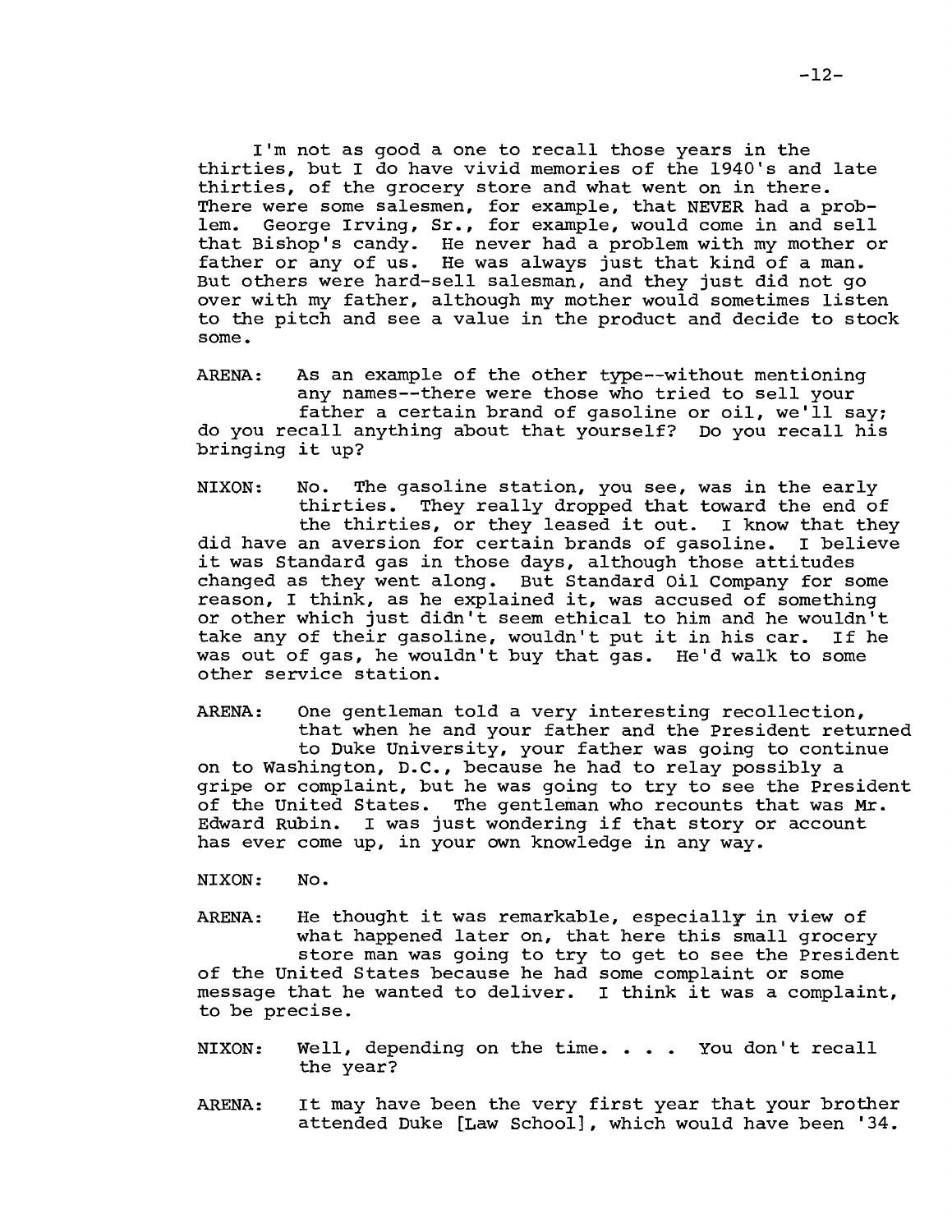There was some advertisement to the effect that someone was<br>looking for a ride, and he definitely wanted a ride. That's looking for a ride, and he definitely wanted a ride. how he got to meet your brother. He was an upperclassman, this Edward Rubin, who is now in the century City area of Los Angeles [California]. And I believe it may have been that first year, because he met. . . . Do you recall, for example, that your father did attend, did make that trip the first year?

NIXON: I believe he took them back. Several of the boys went; I don't know how many. I think even my brother Don might have gone, to a school back in Greensboro, North Carolina, at that time. At any rate, I wouldn't be surprised if he had gone back up through Washington, D.C., and then on out from there.

ARENA: On that score, there is the written account that's been published that, because of your father suffering frozen feet due to the open trolley cars--I've forgotten the city, offhand . . .

NIXON: Columbus.

ARENA: Columbus, Ohio. That as a result of that he wanted to address the legislature; and I believe he did, personally. Do you recall that he did that *in* California, by the way, or recall his talking about THAT particular incident, or doing similar things?

NIXON: I don't think he addressed the legislature in Ohio nor in California. He made his points through the people who were in there and should be representing the people. For example, there was a very sharp young attorney in columbus who was sympathetic to the trolleycar motormen's plight in the Columbus winters, and my father approached him and said, "If you will promise to get legislation passed to close the vestibules on these trolleycars, we will find a way to get you elected; in other words, we will support you 100 percent and we'll beat the bushes to get support that will get you elected." And it turned out that he did, and the vestibules were closed the next year.

ARENA: Do you believe that your father's great interest in politics may have stemmed from such successful participation at that? Or were there similar instances of his participation in local politics, from your own recollections, and then from what you have heard about?

- NIXON: Well, he was not averse to approaching anybody who held the key to getting a problem solved.
- ARENA: And by the way, to be sure that we're in complete understanding, this, of course, is all before your brother entered into politics in '45.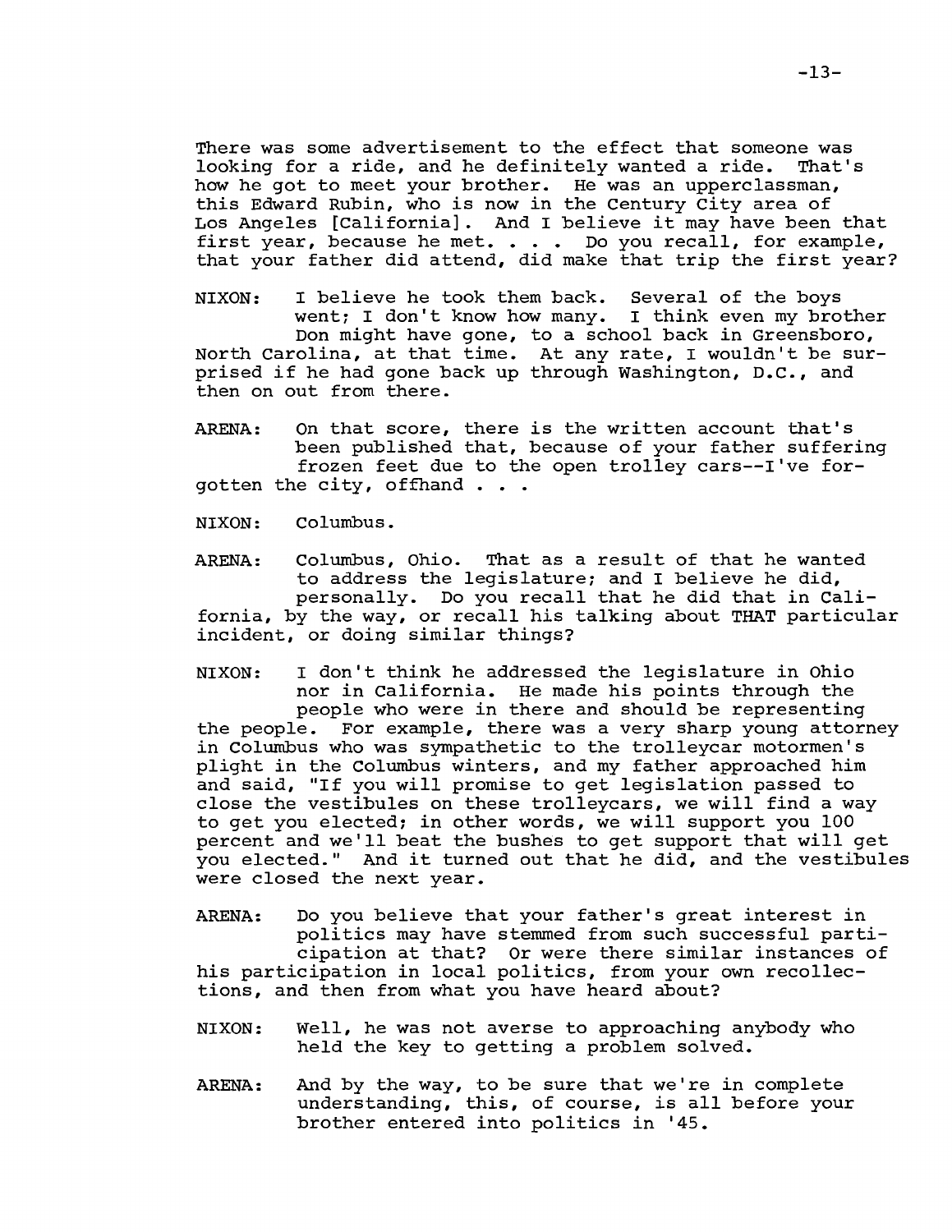- NIXON: Yes; these are the early years. The Columbus, Ohio, episode occurred back in the early 1900's, 1905 or so.
- ARENA: Yes, but even my follow-up question, his other possible entry into that sort of politics, I'm relating that just to the pre-1945 period.
- NIXON: His interest in politics could very well have been re inforced by successes in his early life.
- ARENA: Were there any others, besides that particular incident, where he $\cdot$   $\cdot$

NIXON: ne did when he was young, but if he saw something that<br>appeared to be out of line to him, whether it had to do with taxes There were many stories of the kinds of things he would do. I don't think any was quite as dramatic as that one he did when he was young, but if he saw something that or whatever, he'd write a letter and send it in, send it to the President. Didn't make any difference who he was writing to.

- ARENA: Any possible copies of such letters, by the way?
- NIXON: Oh, no, I doubt it.

ARENA: Not that he would have used carbon paper, I'm sure, but maybe scratch paper; but as far as you know, there are no old letters like those around. By the way, in other interviews I've come across the idea that your uncle, Ernest Nixon, may have attended some commissions or some meetings in the thirties regarding agriculture. As you know, this<br>was his specialization, and the potato in particular. Do you was his specialization, and the potato in particular. believe your father's interest in politics may have been sparked by his association with his own brother, and that they were possibly in contact . . .

NIXON: His interest in politics, of course, developed before Ernest was out of school. His first encounter with William McKinley, which I related earlier; his operation in that Columbus trolleycar thing, those were all while Ernest was still not out of high school, I suspect. But they did reinforce one another as they went along in years, because Uncle Ernest was a very interesting, well-educated man. My father respected him and was very, very interested in the kinds of things he would bring up.

ARENA: Of course, it's natural and easy to see the connection between this interest in politics and your brother's eventual interest and participation. What would you want to say about that, from your own recollections and experience? To what extent do you recall, for example, your father and your brother, Richard, discussing politics? Or was this a sort of result that was not apparent on the surface? Or were there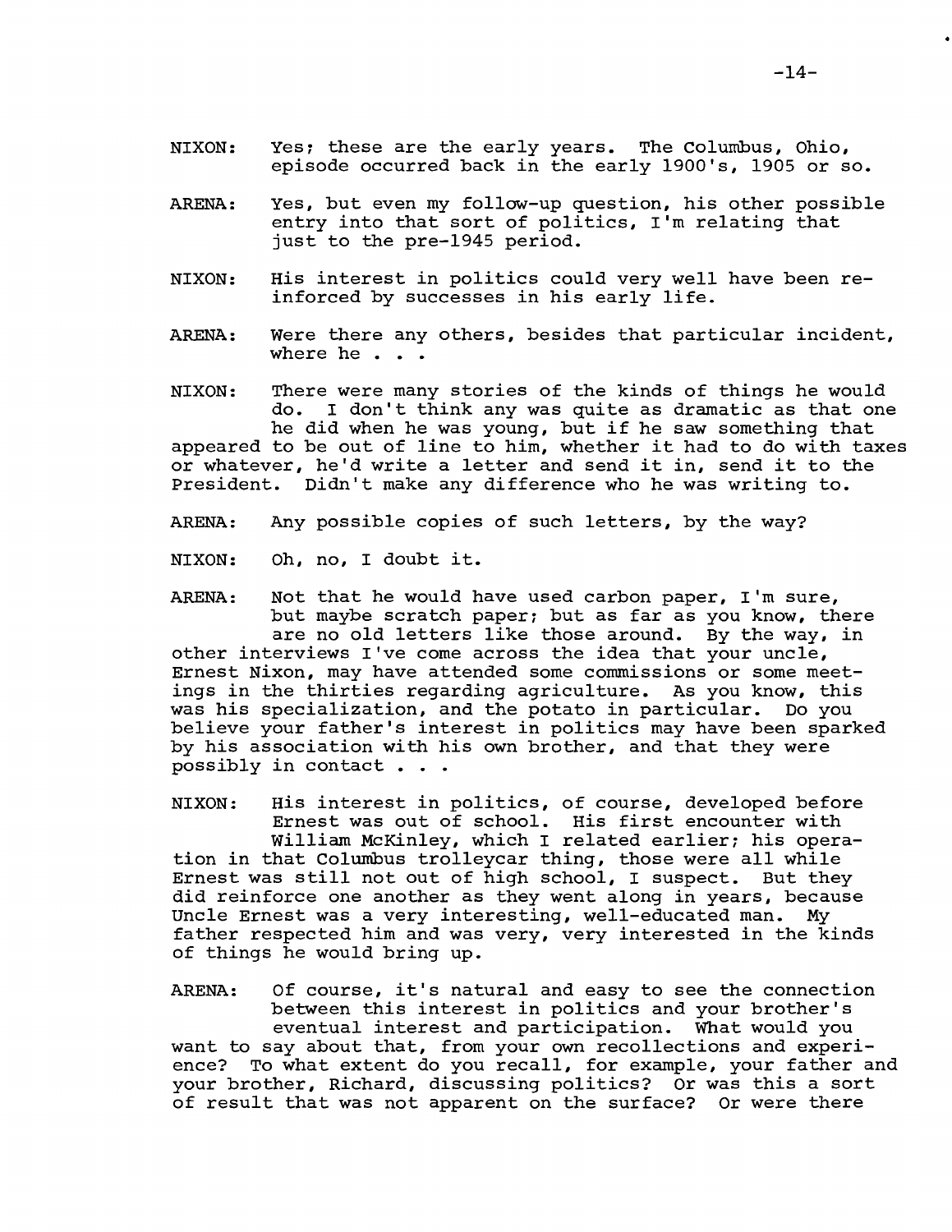actual discussions between your brother and your father, over the years? For example, if your father was going to write a letter to the President, or participate in a campaign, even it it was just talking up a local candidate, was it in such a manner that everyone was aware of it? And did you see any particular reaction of that awareness on the part of your brother, Richard?

NIXON: Well, we did not have the political discussion at the weil, we did not have the political discussion at the<br>dinner table. We did not have it at work, unless the customer happened to engage my father in a political discussion and my brother and I had to solve it. But I cannot really put my finger on when those kinds of things might have come up. I did not hear them discuss politics •••

- ARENA: You don't recall, for example, your brother taking on your father, possibly, with a disagreement in politics, or yourself.
- NIXON: No.
- ARENA: Would that have been, do you think, out of filial respect or just good judgment on the children's part?
- NIXON: Well, it was not a matter of taking him on, but of drawing him out. It was always interesting to draw him out, how he felt about this or that.
- ARENA: Could you describe that experience? Could you describe that process?

NIXON: No. Well, I could describe it to the extent that you could imagine it. You knew that he had an opinion about almost everything, and if you wanted to know what that opinion was, or if you wanted to be brought up to date on how he might have changed his opinion, you would say, "What about the gold standard?" And then he would start, and he would go along as long as you would allow him to go, or as long as he thought he had time to talk about it.

ARENA: Would he kind of lose himself in the subject, and you would be the victim, say, putting you in the position of the opposite point? Was there any tendency like that? That is, he would get so worked up that if you happened to be there you were getting the brunt of the argument, that he would assume that you were the enemy, so to speak?

NIXON: No, the enemy was out there. . . . Not the enemy, no. It was rather the opposite point of view was always there, and he recognized exactly where he stood, but didn't always know exactly where the opposite point of view came on and got off.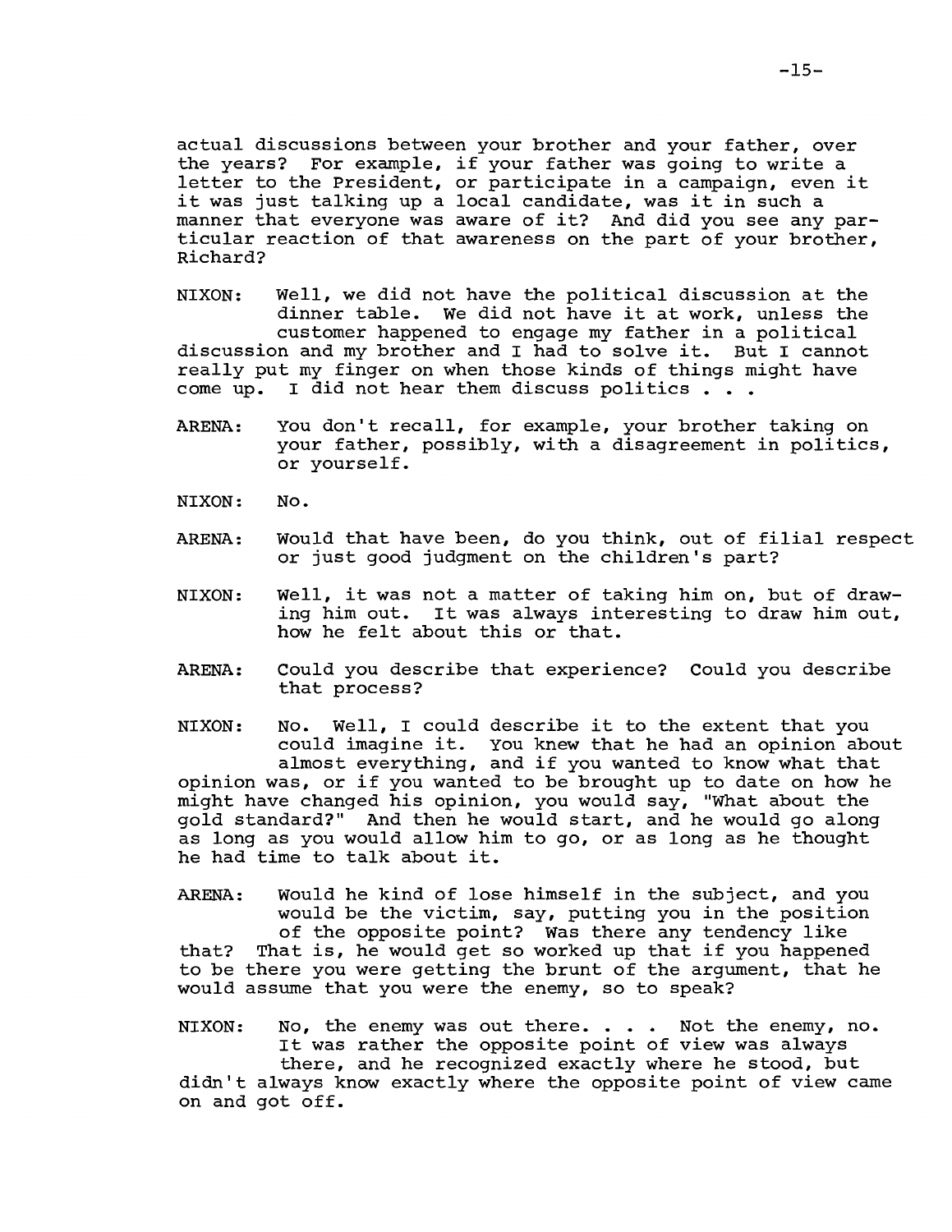ARENA: Was there a tendency, do you think, or was it just a question of your being too young to appreciate it; did you find that he was logical and emotional, and that one way outdid the other? Or was there a judicious example of both sides of the man here in discussing these things? Would he pause and let the other person give his point of view, listen to his arguments and answer his arguments? Did he debate--let me put it that way--when he was arguing with someone?

NIXON: No, not in that sense. He would make his point and leave the argument, if the other person was not going to listen to his. Very often, you see, that was the case. If you listened to his argument, he would listen to yours. But if you wanted to make your point and were going to be deaf to his, he would very abruptly make his point and leave the scene. That's<br>where you got the stories about his being short-tempered. He where you got the stories about his being short-tempered. was short-tempered with people who were that sort. But if you were a person who would listen, and agree or not agree--it didn't make too much difference if you agreed or didn't agree--if you didn't agree, though, you'd better be careful how you let him know WHY you didn't agree. Why didn't that logic make sense? Then you'd have to say, "Well, now, consider this or consider that," and go about it in a rhetorical sense. And I think many people were successful in parrying with him in that way.

ARENA: Can you think of an incident where he was discussing something with someone, and he changed his mind; some great issue, say a Supreme Court case? Well, that would have been '33, but something dealing with politics where you can recall he changed his mind over a significant issue?

NIXON: No, I can't. He was always dead set against what Franklin Roosevelt was saying. He felt that Herbert Hoover had proposed all the things that Franklin Roosevelt enacted--I should say, proposed most of the successful things --what he considered successful things that Roosevelt enacted, and that Roosevelt went far overboard in getting those passed because he had the Congress in his pocket, and did too many other things. He NEVER would change his attitude toward Franklin He admired Hoover. The New Deal was bad medicine<br>y that didn't need that kind of medicine. It needed for a country that didn't need that kind of medicine. medicine in 1930, but the Democratic Congress would not go along with Hoover, and so we got into a worse depression than we had started out with. These were his opinions, and he held them steadfastly.

ARENA: As you know, there is a kind of personal tie between Whittier and Herbert Hoover. His wife, Lou Henry Hoover, lived here for a while. Were you aware that your father was aware of that? Did he ever meet, for example, either Mrs. Hoover or the President himself?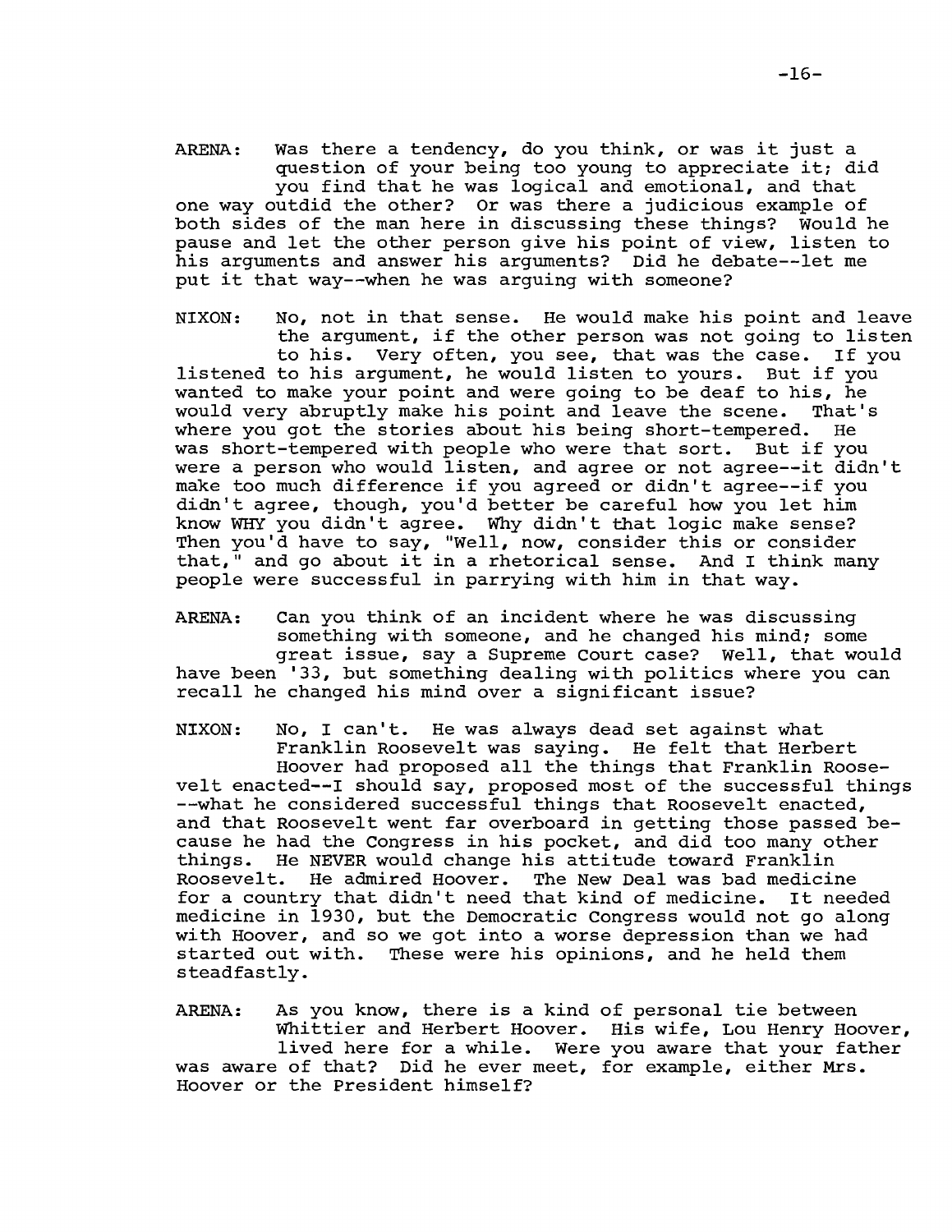- NIXON: Not until President Hoover was long out of office. I think it was even in the fifties when he first met him.
- ARENA: Ed, were you personally ever in your father's Sunday school classes as a student, yourself?
- NIXON: No.

ARENA: That has come up, obviously, in many interviews. I have had the good fortune of meeting some of his former pupils. I was wondering, though, indirectly if not directly, if you were aware of his preparation for these classes, of their scope, and the general impression that so many have that he would bring in relevant topics of the day, in the discussions of the religious topic of that Sabbath.

NIXON: Well, it was always a matter of relating the Ten Commandments to everyday living. That probably would explain why he would do that, although I didn't witness it myself. I know that we had our Sunday school lessons at home as well as at church, and so the topics of the day were the most important things that you could discuss, especially when it came to a Sunday school lesson, because if you could not justify the life that you were living and the things that you were doing, from moment to moment, by the standards that you are trying to preach, then don't preach. That was his philosophy about living up to what you proclaim as a belief. He felt that, to go along during the week doing one thing and then on one day of the week reversing it, was not the Christian life.

ARENA: In other words, let me ask that question point blank: Is it your impression, from all of your recollections of your father, that one did not practice the Ten Commandments just on Sunday?

NIXON: Oh, yes.

ARENA: Would an example of that be--again, I don't know the accuracy of this story, but I've heard it--that he did not feel that he would ever attend a dinner in a church, because that was not the place for one to eat? Have you heard that yourself?

NIXON: Oh, he was very dead set against having potluck suppers in the basement of the church. He opposed the establishment of a kitchen in the church. He felt that it was a place for worship and that there should be no frivolities around it, frivolities in the sense that it was what could be done at home. You could use the church for a gathering place, a meeting place, for the facilities it offered, such as for recreational activities for the children. In other words, he didn't so much oppose having a basketball court built as he did having that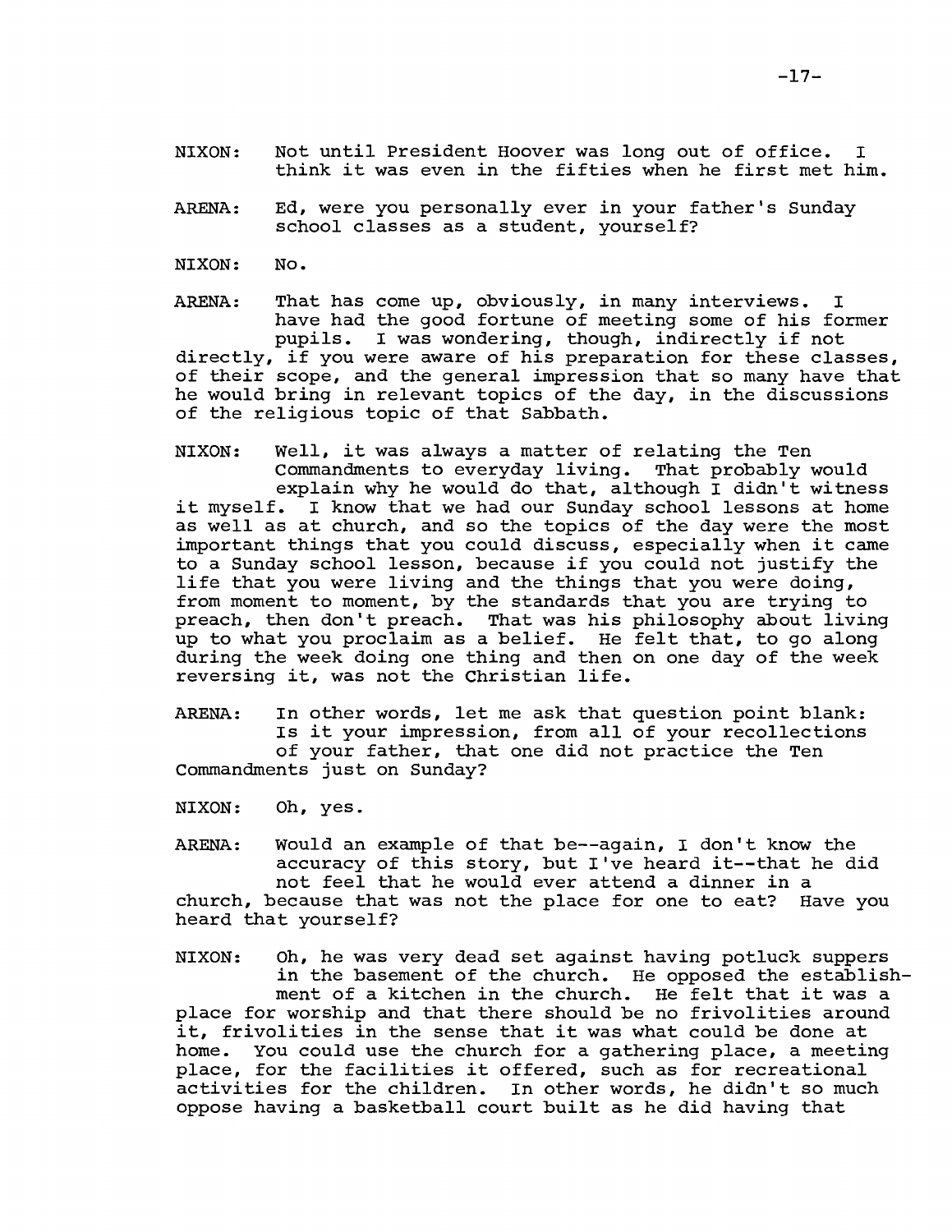kitchen facility built in the basement and having banquets and things of that sort in there.

ARENA: and he and a nephew came along and ate, following the delivery of a sermon at the East Whittier Friends Church. Was that a fairly common thing, hosting . . . fairly common thing, hosting . . . Do you recall to what extent he and your mother hosted visiting ministers? I'm thinking of one particular case where a person interviewed recalled that his uncle

- $NIXON:$ for more than the family. yes. Sunday dinner after church was nearly always
- ARENA: Do you think this was a calculated thing, that your parents wanted to expose you to these . . .
- NIXON: I don't think that was the purpose, no. I think the purpose was extending hospitality to those who were visiting in the area, or whatever.

ARENA: Were you born too late to experience the great gatherings of the clan? Of course, where your grandfather was concerned, that's true, your Grandfather [Franklin] Milhous. But could Grandmother [Almira] Milhous carryon that tradition, which was very solid?

NIXON: Oh, yes, the family reunions at Christmas were a tradition that grew and grew, and by the time I came along they were quite large, because I was the last of the first cousins on my mother's side, and I guess altogether there were around thirty first cousins. So we had a very large gathering at my grandmother's house every Christmas.

ARENA: That was the main one, at Christmas.

- NIXON: There were programs of music that the children had prepared all year, you know. It was their recital time.
- ARENA: Were these formalized, to the extent that they were written?
- NIXON: No, but my Aunt Olive Marshburn and Uncle Oscar [Marshburn] were sort of the executive aides to my grandmother.
- ARENA: They were living with her at the time?

NIXON: Yes, they lived in the house and managed it for her, and the Christmas program was carried out according to their mental notes. They knew who was to perform, what was the order of the day, and they just sort of easily brought it<br>along. They would assemble us all in the living room at the They would assemble us all in the living room at the